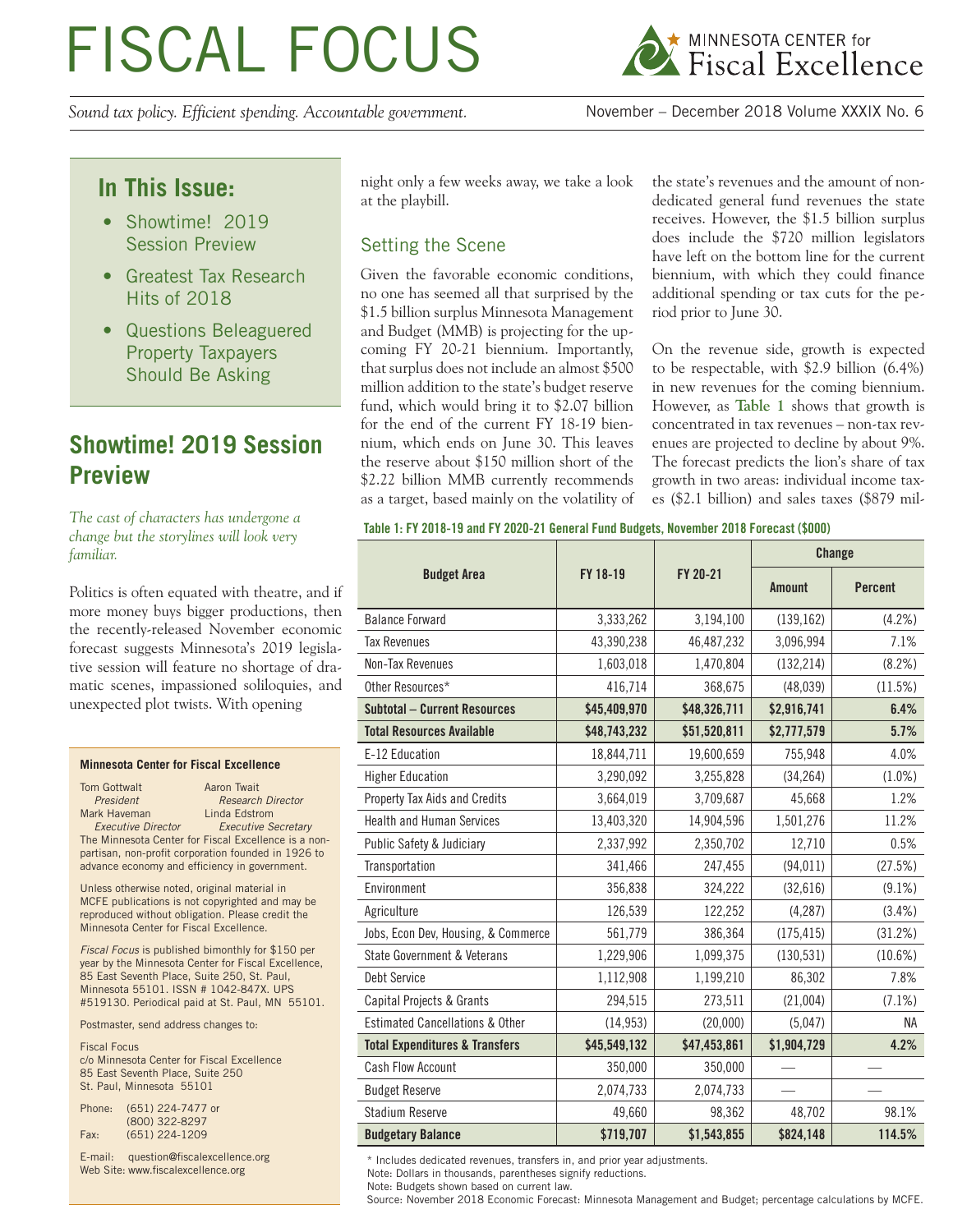lion). Corporate tax revenues are projected to decline by about \$50 million, with taxes from all other sources projected to grow by

about \$130 million. The reasons driving the tax growth are positive signs for Minnesota's economy over the short term – wage and salary income are projected to grow by 5.1% next year and by 4.7% in 2020, with 4% to 4.5% growth projected for the sales tax base.

Two TCJA-related issues are worth mentioning with regards to the individual income tax projections. Although Administration officials were adamant during the 2018 session that state law prohibits individual filers from electing different deduction statuses on their federal and state returns, last summer Revenue quietly issued notice to the contrary. Had the state stuck to its guns, many Minnesotans would have had to give some of the tax savings they will realize through the higher federal standard deduction away to the state. The forecast indicates that the state's decision to reinterpret the provisions around deduction elections will save taxpayers \$88 million in the next bien-

nium. When combined with the \$34 million in lower revenues resulting from taxpayers' decisions to change their federal tax accounting methods, as provided for under the TCJA, it's clear that even without any tax bill last year, TCJA policy is still affecting state revenue collections.

The Supreme Court's *Wayfair* decision has also made its way into the economic forecast. There had been some debate during the last year over just how much new revenue taxing on-line sales might generate, given that many major retailers with on-line presence were already collecting and remitting taxes. As the forecast indicates, that caution was likely warranted. The state's economists are predicting that about 25%, or \$225 million, of the forecasted increase in sales tax revenues next biennium will come from taxing on-line sales.

**This "off the books" expense is infinitely more deserving of the media's and the Council of Economic Advisors' constant scolding and fiscal hand wringing than spending inflation.**

Moving to the other side of the ledger, under current law FY 20-21 spending is forecast to grow by \$1.9 billion (4.2%) over FY 18-19

levels. Note that many of the spending areas shown in Table 1 decline between the current and upcoming biennia – we believe this is largely the result of one-time appropriations for FY 18-19 that, under the forecasting rules, are assumed to blink off. However, in many respects the major spending storyline remains unchanged from previous years: health and human services spending is expected to grow by \$1.5 billion. As a result, an area of the budget now constituting about 30% of general fund spending is projected to consume over 50% of new general fund revenues. This is in spite of forecasters actually lowering their estimate for general fund spending on Medical Assistance (Medicaid) in FY 20-21 by \$383 million, primarily because of lower managed care rates. This disproportionately rapacious consumption of new general fund revenues reflects a rate of spending growth that is actually *smaller* than the 13% growth rate seen on average between biennia since FY

1988-89. Another large ambition-denting factor is the \$756 million in new spending that E-12 education claims also under current law. Ambitions will also be limited since the "structural surplus" – current revenues less current spending and transfers – is \$873 million, with the other \$671 million being one-time money. Many lawmakers will be leery of using one-time resources to finance ongoing tax cuts or spending increases.

No forecast presentation is complete without some reference to the effect estimated inflation would have on the forecast if state law allowed for it to be included. The state's Council of Economic Advisors continues to be critical that this practice, which would add \$1.2 billion in forecasted spending for FY 20-21 and \$2.9 billion for the FY 22-23 planning estimate, is not allowed. On the one hand, this inflation estimate responsibly does not double count inflation that is already included in the forecast. Contrary to public perception, forecasted changes for the state's share of special education funding and its share for managed and long term care spending both already include inflation adjustments. And the inflation estimate does a respectable job of omitting some significant amounts of general fund spending that logically do not merit automatic inflationary adjustments, like debt service and property tax refunds.

However, a strong argument can be made that other types of general fund spending should also be excluded from inflationary adjustments, like capital projects, other types of property aids and credits programs, and pension appropriations — all of which were, in fact, excluded when the state first started adding planning estimate inflation in 1991. More fundamentally, it is frankly naive to think that the forecast does not serve as a de facto budgeting tool as well. As a House Fiscal Analysis Department publication stated in 2002:

"Planning estimate inflation has been a tool to provide more flexibility for a Governor and Legislature in assembling a new budget. The inflation creates a cushion of several hundred million dollars that is already counted as spending in the budget forecast"<sup>1</sup>

"Several hundred million" back then is \$1.2 billion today, which is a very luxurious cushion. Including inflation enables considerable spending on new or expanded programs without ever having to recognize it as "new government spending."

Putting aside the complexities of if and how spending inflation should be included, the fuss over this topic pales in comparison to the biggest and most influential "spending reality" the economic forecast ignores. Governments in Minnesota have not made the full actuarially required contributions into the state's pension plans, as a whole, for well over a decade, and since FY 2002 these contribution shortfalls have contributed over \$6.5 billion to these pension plans' unfunded liabilities. Last year, the plans were shorted another \$390 million, and even with the highly-lauded pension changes signed into law earlier this year we fully expect the

**Planning Estimate Inflation in State Budget Forecasts,** House Fiscal Analysis Department, 2002.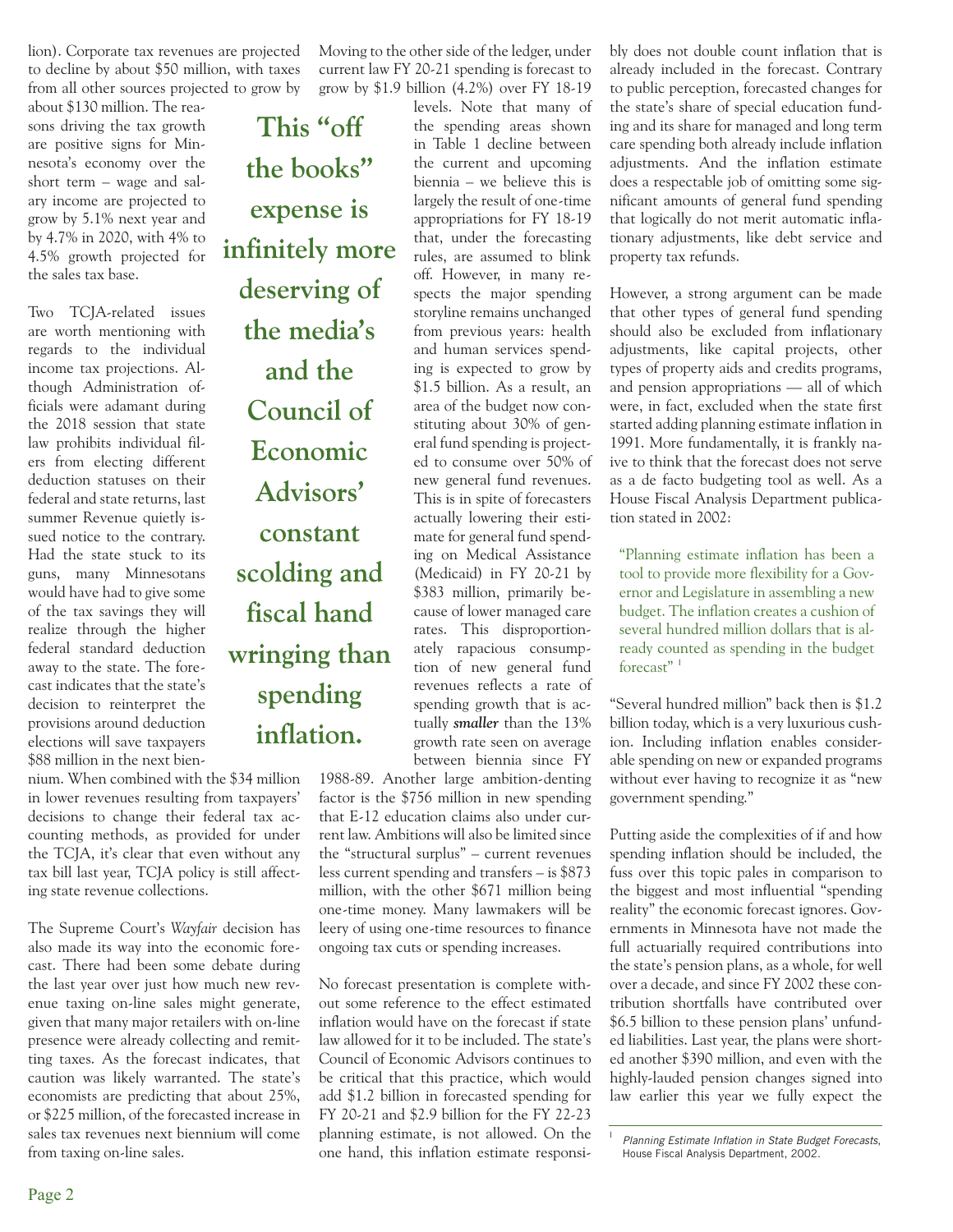valuation reports for FY 2018 to project yet another year of inadequate funding for FY 2019. Given that the pension benefits these missing dollars are supposed to finance are required to be paid regardless of what happens with the funding, this "off the books" expense is infinitely more deserving of the media's and the Council of Economic Advisors' constant scolding and fiscal hand wringing than spending inflation.

While pleased about the condition of Minnesota's finances, MMB Commissioner Myron Frans and other MMB staff were quick to warn that the path ahead may have some speedbumps and potholes. As state economist Laura Kalambokidis pointed out, forecasters are now expecting slower growth for 2021 through 2023 than they had in February, with the state's real Gross Domestic Product growth projected to fall from 1.9% in each of those years to 1.6%, 1.5%, and 1.4%; respectively. MMB's macroeconomic consultant, IHS Markit, expects the national economy to begin slowing in 2019 as the TCJA-related stimulus fades and a stronger dollar brings net exports down. Moreover, IHS believes Minnesota's labor force participation rate will fall after 2020 as the state's demographics continue to change. Perhaps the most positive medium-term economic news is that IHS only sees a 25% chance for a recession in 2020.

#### Protagonists and Antagonists

Last month's elections will also have a major impact on the 2019 legislative session. The result in the gubernatorial election was, in the end, not really surprising. Polls throughout the summer and fall correctly forecasted a win for the DFL candidate, Congressman Tim Walz, over Hennepin County Commissioner Jeff Johnson. Turnout for the election was high, as Walz's nearly 1.4 million votes were the most ever cast for a gubernatorial candidate in Minnesota history – with Johnson's nearly 1.1 million the second-most ever cast. (Both candidates surpassed the former record, Arne Carlson's total of 1.094 million in 1994.)

The DFL not only retained control of the governor's mansion; the party also took control of the Minnesota House in convincing fashion. The party picked up 18 seats, moving the chamber from a 77-57 GOP advantage to a 75-55-4 DFL majority – with four Republicans leaving the fold to establish a "New Republican" caucus. Notably, 16 of the DFL's 18 pickups came in the sevencounty metro; the other two include a former member winning his seat back in the Bemidji area and the St. Cloud-based race where the GOP incumbent stepped away from the campaign late in the season. Most of the metro-area seats the DFL picked up were in third ring suburbs/exurban areas, many of which have not been prime DFL territory as of late – think Shakopee, Savage, and Maple Grove.

The GOP controls virtually all the Greater Minnesota legislative seats, with the exception of the Iron Range and some regional centers like Rochester, Mankato, and St. Cloud or college towns like Northfield or St. Peter. Given that the House DFL has basically built its majority on the Twin Cities suburbs, it will be interesting to see whether and how that plays into their legislative strategy and proposals during the next two sessions. The deepening of the geographic divide between the parties makes Gov.-elect Walz's "One Minnesota" message seemingly a challenge to deliver on.

The Minnesota Senate remains in GOP hands, with State Representative Jeff Howe defeating Stearns County Commissioner Joe Perske for the seat vacated when Sen. Michelle Fischbach was elevated to lieutenant governor. However, with the thinnest of margins (a 34-33 advantage), Majority Leader Paul Gazelka will have his hands full this session, since each member of his caucus effectively holds a veto over any proposal for which there is no DFL support. With a number of metro-area seats now looking more competitive than they might have prior to the election, keeping the caucus united might be a challenge as senators look ahead to 2020.

The dynamics between the two legislative bodies and the governor will also be very different in 2019-2020. In prior years, Governor Dayton served as a backstop for the DFL, using his veto power liberally to strike down bills the GOP-controlled legislature sent to him. Gov.-elect Walz is far less likely to need to use the veto, given the DFL's control of the House. Conference committees are also likely to take on a much greater significance, since they are likely to feature much more negotiation in a divided legislature than they have during the Dayton years, when the legislature was divided only in 2015-16.

#### Plot Lines

The stalemates and lack of productivity of recent years has kept several high-profile policy issues endemic to every legislative session on a more or less slow boil. For other topics the time is now up and decisions must be made.

- **· Federal conformity.** One of the major failures of the 2018 session was the state's inability to respond to the federal government's TCJA-related changes. Legislators will take another crack at the issue in 2019, but this time informed by whatever trials and tribulations arise out of taxpayers' tax year 2018 filing experiences. One crucial (and arguably the most important) policy objective surrounding federal conformity – simplicity – was essentially shut out of the debate last year. Any potential discussions about making the tax system simpler and therefore easier to comply with (for taxpayers) and administer (for government) were immediately overwhelmed by political preoccupations over who pays and how much. It will be interesting to see if lawmakers want to repeat this experience. Fortunately, there is no rush to address this early in the session since our bed for tax year 2018 has already been made.
- **· Provider tax fate.** The state's 2% tax on health care providers, hospitals, surgical centers, and wholesale drug distributors (the so-called "provider tax") is scheduled to blink off after December 31, 2019. These taxes raise about \$650 to \$700 million in revenue annually, which now principally go to support Medical Assistance, the state's Medicaid program. Legislators will need to determine whether they want the phaseout to continue as planned, or if not whether to continue the provider taxes in their current form or modify them somehow. We plan to release an Issue Brief exploring the policy issues surrounding this topic sometime during the first few weeks of the upcoming legislative session.
- **· Transportation finance.** Other committees may choose to look at methods of potentially making Minnesota's transportation spending more effective, but the tax committees will certainly be drawn into a debate over Minnesota's gas tax. According to data from the Federation of Tax Administrators, Minnesota's  $28.5\ell$  per gallon rate is about 20th highest in the nation.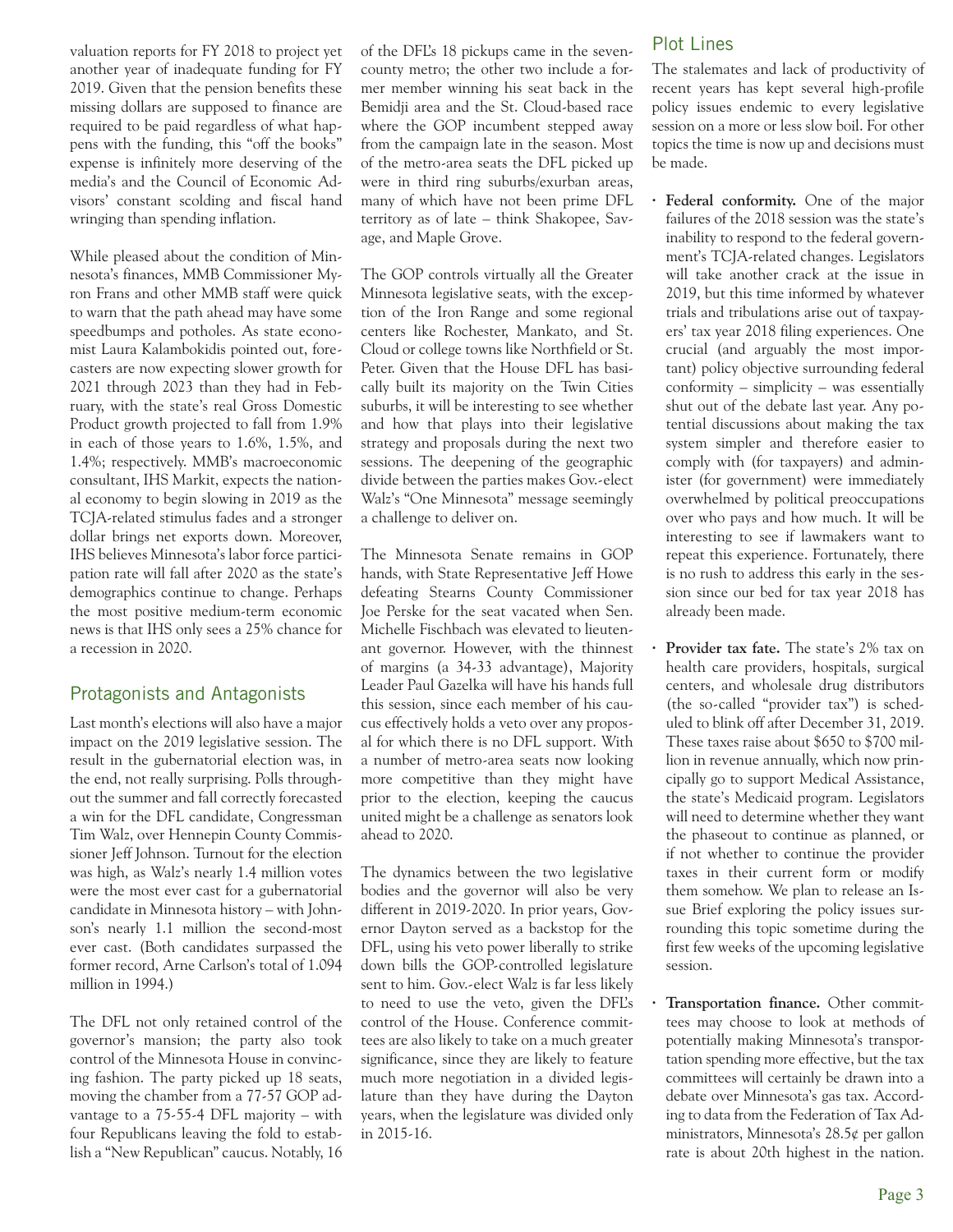However, Gov.-elect Walz was clear on the campaign trail that he would be open to an increase. Advocates would need at least one GOP senator to break ranks – and the example party activists made of the six GOP representatives who voted to override Gov. Pawlenty's 2008 veto of that gas tax increase will surely be front and center in the mind of any potential Republican supporter. Other funding sources – including a reprise of dedicated sales tax revenues– may enter into the discussion.

**· Property tax relief.** Like the Terminator, this issue just keeps coming back. With housing values rising while growth in commercial and industrial values has slowed, tax base is sloshing over to homeowners and we have seen property tax increases of 40% on some Truth-in-Taxation statements. Unsurprisingly, this has riled homeowners and lawmakers appear ready and eager to jump in (yet again) to save the day. Will the DFL majority in the House make the state's property tax refund even more generous (which would tend to benefit the metro area and many of their newly-elected members) or turn to Local Government Aid (which would distribute somewhat more money to Greater Minnesota)? Our bet is both but that raises the bigger question: just how much local property tax relief can the state really afford when it has its own major spending obligations and responsibilities to address?

With a full and interesting legislative agenda and new personalities, it will be easy for citizens themselves to get wrapped up in the political intrigue and drama surrounding our budget debate. But that's not a bad thing. For as someone once said, "We must all do theatre to find out who we are and to discover what we could become."

# **Greatest Tax Research Hits of 2018**

*Behaviors prompted by federal reform, the unintended consequences of eliminating tax havens, and new insights into tax compliance are some of the topics covered in our review of tax research in 2018* 

In the social media era, "expertise" appears to be losing its clout with respect to public policy. Academics who have dedicated

careers to the study and understanding of hugely complicated policy topics are undoubtedly frustrated to see 280 characters of attitude and opinion having more influence than pages of evidence, analysis and conclusions from their carefully designed research. (Although, to be sure, some of this growing policy impotence is a self-inflicted wound of insularity. Witness the National Tax Association annual meeting. Once a vibrant mix of tax practitioners, lawmakers, and academics advancing the intersection of tax research, policy, and practice, today you can't get served at the cash bar without being able to articulate and defend a regression approach.)

Nevertheless, the world of academia soldiers on offering insights into the complicated cause and effect relationships in public policy. As is our custom, our year-end edition of Fiscal Focus takes a look back at a handful of the interesting 2018 National Bureau of Economic Research Working Papers we came across in the areas of tax policy.

### What Hath the TCJA Wrought?

Unsurprisingly, Congress' passage of the Tax Cuts and Jobs Act (TCJA) has created an irresistible laboratory for investigation. In the creatively-titled (for academia at least) "Tax Reform Made Me Do It!,"<sup>2</sup> a member of the U.S. high priesthood of tax scholarship, Joel Slemrod from the University of Michigan, along with colleagues from MIT and the University of North Carolina examined the relationship between the actions corporations took and the statements made in response to federal tax reform. Just as interestingly, the researchers took a closer look at the characteristics of those companies that publicly expressed a cause and effect relationship between passage of the TCJA and their behaviors.

The researchers examined four different outcomes reporting during the first quarter (Q1) of 2018: bonuses and other actions that benefitted workers, announcements of new investments, share repurchases, and dividend announcements. According to the working paper:

• Researchers found only 4% of the public firms in their sample announced in Q1 that some of their tax savings would be directed toward workers. Of these 163 public firms that explicitly linked the passage of the TCJA to some sort of worker benefit, the most common award (72%) announced was a one-time worker bonus. (Note that in some cases, a firm announced more than one enhanced benefit.) To provide some quantitative perspective on this result, researchers were able to compare total worker bonuses with total staff expense for 43 of these companies and concluded that the \$441.5 million in TCJA-prompted worker bonuses equaled 0.5% of annual staff expense for these firms.

- With respect to investment announcements, 22% attributed some form of investment due to tax reform. Many companies provided additional detail about what the investment would entail: 62% of this group identified investment in technology improvement and 45% of this group mentioned new capital expenditure.
- With respect to share repurchase plans, only 5% of the 179 announcements of new share repurchase plans made in Q1 explicitly tied the repurchase to the passage of the TCJA. There was evidence that share repurchases through already *existing* plans experienced an uptick but were not out of line with historical trends.
- With respect to dividend increases, 41 of the 344 firms that increased dividends in Q1 of 2018 publicly announced the increase was attributable to passage of the TCJA. However, researchers detected no obvious trend increase in either the number of firms, the dollar value of dividends provided, or the establishment of special dividends.

Were these announcements and actions politically or economically motivated? Researchers found evidence of both at play. Companies that had the highest pre-TCJA tax rates and expected their tax rate to decrease the most were more likely to provide worker related benefits and assert more investment. However, corporations with PACs emphasizing Republican candidates over Democrats were also more likely to announce TCJA-tied worker benefits. Researchers concluded political motivations may have played a role in these announcements but firms with the most to gain from reform were most likely to announce actions in response to reform.

<sup>2</sup> "Tax Reform Made Me Do It!" Hanlon, Hoopes, Slemrod, NBER Working Paper #25283, November 2018.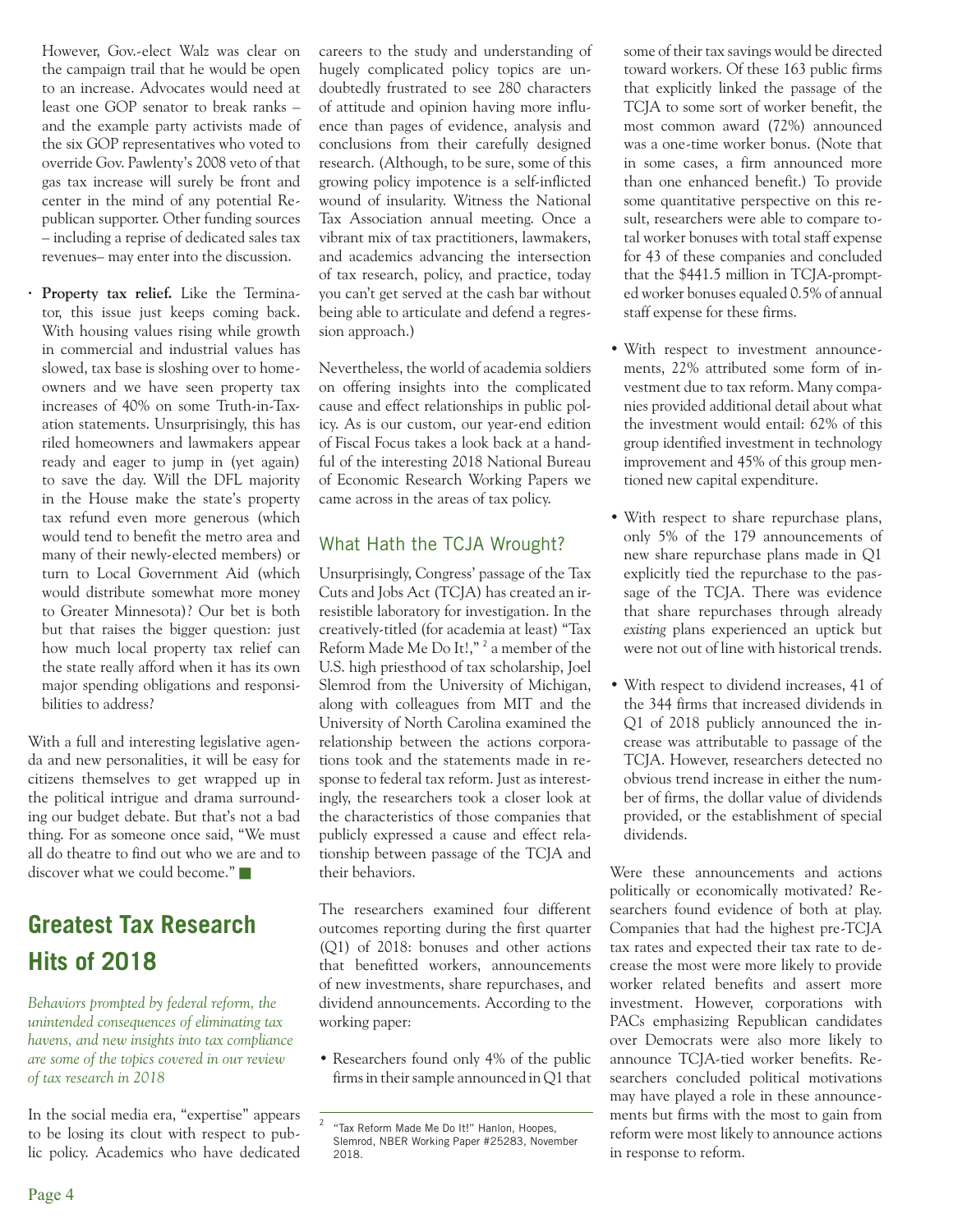#### Issues Motivating Corporate Tax Reform

Aside from the effects of TCJA itself, several policy issues embedded in the recent tax reform debate also received a fair amount of research attention. Chief among them is the desire to stop profit shifting to tax havens by multinational companies. Such pursuits are premised on the argument that profit shifting only affects tax revenues but has no meaningful impact on real economic outcomes. But in "Unintended Consequences of Eliminating Tax Havens"<sup>3</sup> a Duke University researcher revisits an historical example of a U.S. policy change to limit profit shifting and finds economic fallout – negative impacts on both domestic investment and employment.

For decades, the federal government exempted U.S. multinationals from income taxes if the income originated in affiliated corporations located in Puerto Rico or other U.S. possessions. In 1976, the exemption was replaced with a tax credit but concerns persisted that the provision was a conduit

for profit shifting. "Section 936" as it was called was repealed as part of the Small Business and Job Protection Act of 1996. In the year prior to the repeal, 682 domestic "Section 936 firms" with Puerto Rican affiliates employed nearly 11 million workers in the continental United States. <sup>4</sup>

The study uses firm-level data to examine what happened to these now-exposed "tax haven using firms" with respect to investment and employment and compares them to "non-exposed" firms (i.e., U.S. firms not utilizing Section 936 and therefore not exposed to its repeal) using a wide variety

of controls, robustness tests and related checks. Prior to the repeal both exposed and non-exposed firms featured very similar investment and employment trends.

However, following repeal "Section 936" firms reduced global investment by 23%, increased the share of investment abroad by 17.5% and reduced U.S employment by 9.1% relative to non-exposed firms. These responses had a significant effect on the U.S. economy as impacted firms lowered domestic investment by 38% and reduced payroll by 1 million jobs. Moreover, the firm level effects were geographically concentrated in the U.S. and had long term impacts. The study found fully 15 years after the repeal of Section 936 local U.S. labor markets that were more exposed to the repeal saw slower growth in employment, wages and home values and had become more reliant on government transfers.

The study concludes firms do respond to limits on profit shifting as they do in response to tax increases: by lowering global investment and reducing economic growth. As a result, an accurate cost benefit analysis of policies that aim to limit profit shifting, "should include the unintended consequences of these policies and account for employment

unintended consequences. **"The quantity, quality and location of innovation are all affected by the tax system and the effects are quantitatively important."** 

and investment losses in the United States." But perhaps most importantly, the author argues these findings have relevance for current efforts and proposals to combat profit shifting such as are in the TCJA. Such unilateral polices "can backfire" the study concludes, and argues multilateral approaches are better able to address these concerns while limiting the

Another topic driving interest in tax reform is innovation – do taxes affect the amount, quality, and location of research and development (R&D) work by both individuals and firms? That is the question behind "Tax-

ation and Innovation in the 20th Century,"<sup>5</sup> which systematically examines the effects of individual and corporate income taxation on U.S. inventors and firms over decades.

The scope of this investigation was rather remarkable – researchers created a dataset by compiling 80 years of detailed information on the R&D activities of both private and publicly traded firms, and 100 years of federal and state individual and corporate income tax data. Their principal sample period alone, which covered the years 1940 through 2000, contained 1.95 million U.S. inventors and 2.78 million patents. The researchers investigated both state-level effects and the effects of taxes on individuals and firms and concluded taxes matter across all the different dimensions of innovation.

- • *State Level Effects*  Researchers found both individual and corporate income taxes have significant effects at the state level on patents, patent citations (an indicator of the quality of the patents), inventors in the state, and the share of patents produced by firms as opposed to individuals. For example, a one percentage point higher top corporate marginal rate leads to around 6.3% fewer patents, 5.9% fewer citations, and 5.1% fewer inventors. Approximately 50% of the corporate tax's impact on patents, citations, and inventors can be assigned to a reduction in innovative activity and 50% to movement of this activity across state lines. Researchers also found a lag in the effect of tax changes on innovation at the state level with the strongest effects appearing 1-3 years after the tax increase or decrease.
- • *Individual level Effects*  While both individual and "corporate" inventors (individuals working for corporations) demonstrated sensitivity to income taxation, corporate inventors were found to be much more sensitive to taxes on both individual and corporate income than their non-corporate counterparts. Taxes had an impact on inventors' location choices – average tax rates were found to be a strong negative predictor of location decisions. However, two factors weaken these tax effects: 1) the tendency for inventors to remain in their home state rather than move, and 2) "agglomeration forces" (the existence of professional networks and amenities offering continuing education and learning).
- *Firm Effects* Corporate tax rates had a significant effect on the number of patents, their quality (as captured in citations), and the number of research workers. Individual income tax rates also influenced firm level outcomes but less so than the corporate tax rate. Interest-

<sup>3</sup> "Unintended Consequences of Eliminating Tax Havens" Serrato, NBER Working Paper #24850, July 2018.

Although the repeal of Section 936 is often credited as a major factor contributing to Puerto Rico's fiscal crisis, studies have shown the crisis began after the full phase out of Section 936.

<sup>5</sup> "Taxation and Innovation in the 20th Century" Akcigit, Grigsby, Nicholas, Stantcheva, NBER Working Paper #24982, September 2018, revised October 2018.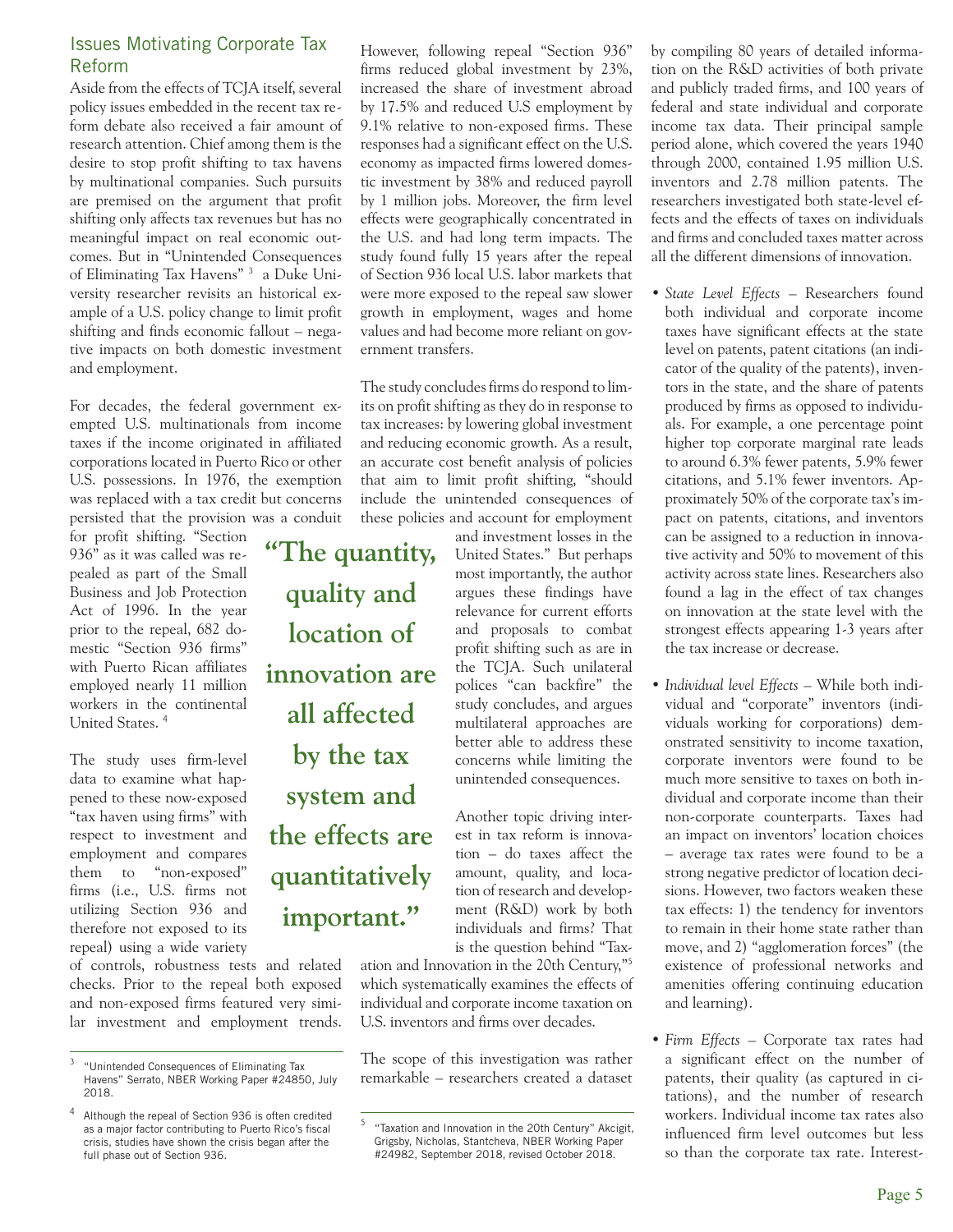ingly, it was the marginal tax rate at the median income level rather than at the 90th percentile of income that reflected tax impacts. The top corporate tax rate was found to have a significantly negative effect on the decision to locate an R&D lab in a given state.

As the authors conclude, "the quantity, quality and location of innovation are all affected by the tax system and the effects are quantitatively important." Yet, at least with respect to corporate income taxation we can't help wonder if these relationships might be evolving in light of single sales factor apportionment, which renders the location of plant and people irrelevant to state corporate income tax burdens.

But as the debate over federal tax reform illustrated, equity issues are no less a fixture of today's tax policy discussion. While corporate tax cuts may foster innovation and economic growth, new research suggests that comes with a trade-off that concerns many policymakers. In "Corporate Tax Cuts Increase Income Inequality" <sup>6</sup> researchers found state corporate income tax reductions increased capital investment in the state but were also responsible for growth in income inequality. Researchers found that between 1990 and 2010 a 0.5 percentage point reduction in state corporate taxes explained 12.4% of the total increase in the share of income accruing to the top 1% of earners. Notably, the size of the effect is much greater than that which would be implied if the cut created no behavioral responses – i.e., no effect on the location of firms, workers, wages, or investment. Growth in income inequality was also a function of 1) gains from increased investment in the state that are concentrated on top earners, and 2) taxpayers at the top of the distribution shifting income from salary and wages to capital income to reduce taxes.

One final corporate tax study captured our attention this year. Policymakers have long observed that many households do not take advantage of program benefits to which they are entitled and taxpayers often do not take full advantage of tax benefits that are available to them. This is typically chalked up to a simple lack of awareness, but complexity can be a contributing factor. In "The Costs of Corporate Complexity"<sup>7</sup> investigators found these same situations also exist in business. In a sample of 1.2 million observations of corporate tax returns, researchers found only 37% of eligible firms claimed their refund for tax losses. Moreover, a cost benefit analysis did not explain the low take up. For small businesses, their knowledge of the refund's availability and how to file for it, along with the sophistication of the tax preparers they use, explains the underutilization. For larger firms, the researcher posits that complex interactions with other tax code provisions including the alternative minimum tax and interference with ongoing audits explain decreases in credit takeup.

#### The Compliance Question

For all the countless empirical investigations devoted to tax issues over the decades, surprisingly few have centered on tax compliance and enforcement. That is apparently changing as a literature review<sup>8</sup> documents an "explosion" of activity from around the world examining the other two pillars of the tax system – tax remittance and enforcement. This new wave of investigation is examining the magnitude and nature of tax evasion and evaluates the effectiveness of various policy measures in addressing compliance concerns. Real money is at stake; according to the latest IRS estimates in the literature review, the federal tax gap estimate is \$406 billion, representing 16.3% of the estimated actual (i.e., remitted plus unremitted) tax liability.

Here are a few facts and interesting findings culled from the various studies worthy of consideration:

- Unsurprisingly, the extent of information reported to the IRS has a major impact on compliance rates. Where there is little if any third-party reported information (like self-employment income), the noncompliance rate is 63%. Where there is substantial third-party reporting, noncompliance drops to only 7%. For wages and salary income, noncompliance is 1%.
- Appeals to personal responsibility, conscience, duty, and the public good with respect to tax remittance don't demonstrate any significant effect on increased compliance.
- Compliance responses to enforcement initiatives like audit threats can vary by income. One proposed explanation: higher income and self-employed filers (and their accountants) view an audit threat as part negotiation and see taxable reported income as the opening bid that does not necessarily result in finding and penalizing all noncompliance.
- Communication content matters. Letters to taxpayers that contain general statistical information about the probability of being audited and penalty rates increased tax compliance by 6.3% or about onefourth its current level. Adding a paragraph that evading taxes increased the probability of being audited increased tax compliance by about 7.4%.
- The staying power of such communication with respect to compliance efforts is less clear. Interventions improve compliance in the short term but taxpayers may become desensitized to these efforts.
- There is some evidence that "public shaming" (e.g. public notifications of tax crimes or tax debt) can be effective compliance motivation for some types of taxpayers.
- Political alignment with the party of the presidential administration has a positive impact on compliance.
- Compliance issues exist at both ends of the income spectrum. The ratio of misreported income to true income increases with income peaking at adjusted growth income in the 99.0 to 99.5 percentile. However, the ratio of underreported tax to true tax is highest for the lowest income taxpayers.
- Recent studies based on information leaks from foreign financial intermediaries suggest the superwealthy evade as well as avoid taxes. One study estimated the top 0.01% evade about 30% of the income and wealth taxes they owe.
- In a few places around the world compliance rewards (like being entered into a lottery for tax holidays) improved compliance rates.

While these studies suggest a wide variety of potential avenues to pursue, the author closes with an important acknowledgement: knowing the effect on compliance "is by no

<sup>6</sup> "Corporate Tax Cuts Increase Income Inequality" Nallareddy, Rouen, Serrato, NBER Working Paper #24598, May 2018.

<sup>&</sup>quot;The Costs of Corporate Tax Complexity" Zwick, NBER Working Paper #24382, March 2018.

<sup>8</sup> "Tax Compliance and Enforcement", Slemrod, NBER Working Paper 24799, July 2018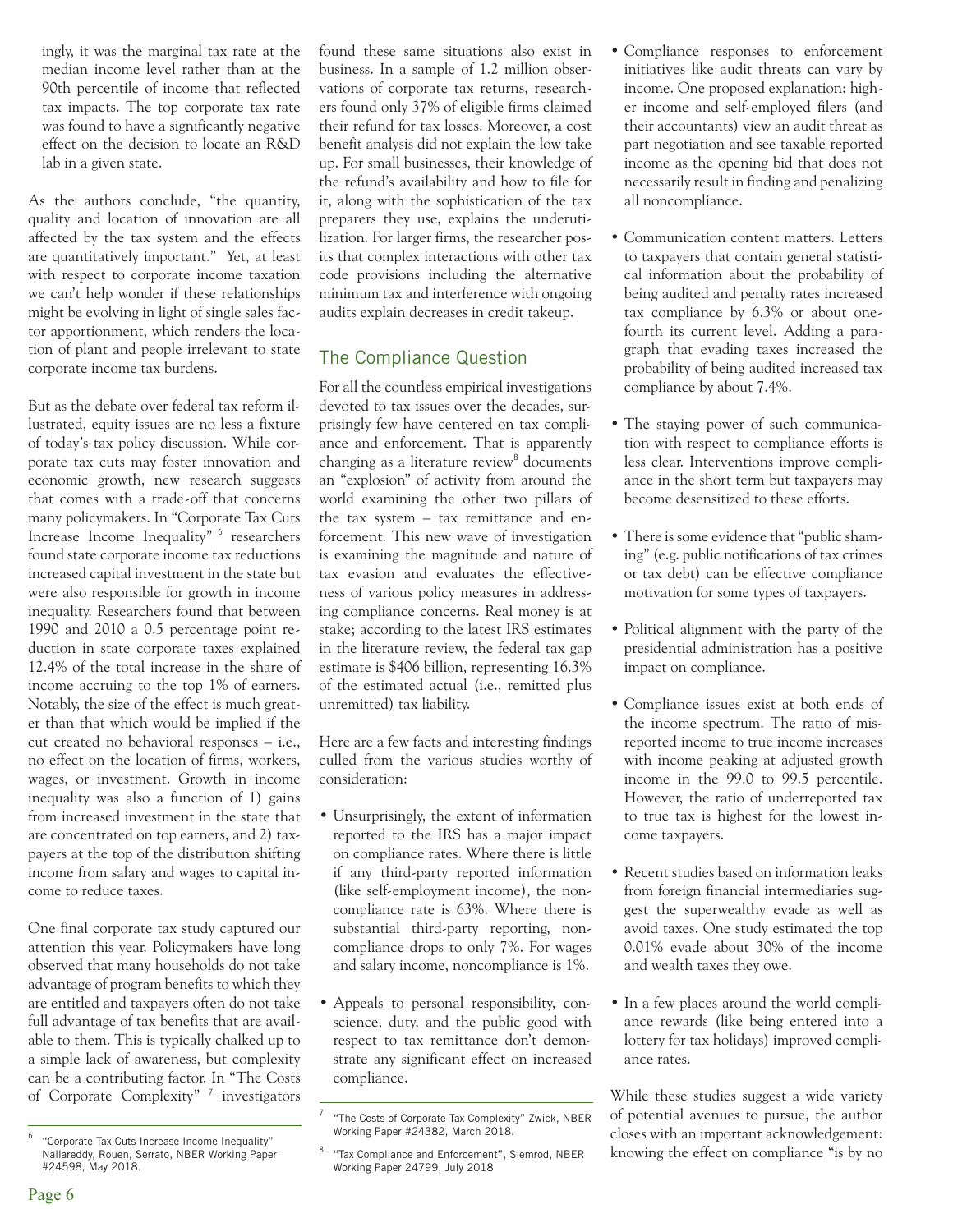## **From The Director: Questions Beleaguered Property Taxpayers Should Be Asking**



Mark Haveman

December in Minnesota. Holidazzle. Vikings angst. And lots of taxpayer grumbling and anger over projected property tax increases. 'Tis the season for trying to figure out just why property tax bills are going up (and to hear lots of pledges from politicians eager to do something about it).

Minnesota's homeowner property tax burdens are substantially below the national

average, and according to the Department of Revenue's latest *Residential Homestead Property Tax Burden Report*, property taxes relative to median homestead income are 18% lower in the seven-county metro and 9% lower in Greater Minnesota than they were 10 years ago. It doesn't matter. The volatility and unpredictability of the property tax has long made it the most unpopular tax. But the icing on the cake of taxpayer frustration is being unable to understand why property taxes are going up – "Truth in Taxation" statements notwithstanding.

There is no lack of detailed information on local government budgets available at your fingertips. There is often a troubling lack of context for that information, which makes taxpayer oversight and judgment about the efficacy of local levy decisions so difficult. And occasionally the comments and context local governments provide confuses more than helps.

At the extreme is one example we came across from a county commissioner arguing that the state general levy freeze enacted in 2017 shifted property tax burden onto local homeowners, which is flat out wrong. A much more common example is the "local tax rate comparison" bar graph which has become a staple of many taxpayer outreach efforts. They inevitably show a city or county in a highly favorable light compared to selected peers. The problem is property tax rates aren't like income and sales tax rates, which directly influence how much revenue government collects. These rates are just something local governments mathematically derive to allocate their property tax levies among property owners. Higher property tax rates in one location can collect less property tax revenue than lower rates in another location, depending on the overall amount of value in the community. At best such comparisons distort perspective; at worst they distract from levy decisions and other changes which really drive changes in how much property tax a government collects.

So what should taxpayers do about this? Here are three questions we think taxpayers should ask to get to the heart of the issue.

**"Just exactly how was the dollar amount of the levy derived?"** Remember when your sixth-grade math teacher never let you get away with just giving the answer? You always had to "show your work." That same principle should absolutely apply to any explanation to taxpayers about property taxes. One of the property tax's major advantages is that local officials set the levy amount after determining spending needs, projected changes in state and federal aids, projected changes in

non-property tax revenues, and projected use of (or additions to) reserves. In short, there are (or should be) mathematical calculations behind every levy. And most importantly, if that mathematical derivation is presented and compared to the previous year, it would be elementary to assign reasons for levy growth to the correct causes. (In all our years, we've never seen a local government present a levy change this way. If any reader has, please pass it on to our attention.)

**"Can you tell me how you are managing government inflation?"** Inflation is a reality for local government budgets but it can be a convenient scapegoat when communicating budget information to taxpayers. It's a generic idea used in newsletters and budgets-in-brief to explain higher spending levels that citizens reflexively accept as a legitimate reason for levy growth. To be sure, fuel, road salt, indemnity insurance, contractual expenses and other procurements can be affected by price increases outside of government's control. But, the vast majority of government spending, especially for cities and school districts, are labor costs over which governments themselves have considerable influence and control. In short, the issue is not the existence of generic "inflation" but how governments are managing inflation and controlling costs especially in their largest expense.

**"Is the government doing anything it really shouldn't be doing?"** To some extent this will always be in the eye of the beholder, but special government ventures can create undue taxpayer exposure. The place to look are government "enterprise funds" which are government's foray into business management and the world of profit and loss. Such government enterprises are often managed responsibly and successfully but occasionally ambitions exceed sound fiscal judgment – especially when the business operations at issue demand high levels of expertise, operate in a highly competitive and changing environment, and require significant capital investment. Given that these ventures operate outside the general fund and therefore largely off the budget radar, taxpayers can have a particularly difficult time evaluating them.

The current poster child for projects meeting these criteria is government broadband. Government certainly has a role to play in making broadband accessible to underserved areas, but mission creep in the form of ventures into government owned retail networks have resulted in spectacular and costly failures around the country, including a couple here in Minnesota. Prompted by the siren call of economic development and third-party consultants, the push now is to build fiber networks and lease the infrastructure to ISP providers. Problems arise when such efforts take place where the private sector has a very established presence. In one Twin Cities community, \$600,000 in revenues from utility funds (taxpayer payments for water, sanitary sewer, street lighting, and storm drainage/ water quality services) were used to subsidize the creation of a fiber network. According to budget documents, that network is expected to lose about \$270,000 in 2018. Undeterred, now other communities in the county and the county itself are looking to embrace the same business model. Put aside the predatory nature of subsidized municipal entry and the danger of unintentionally reducing private sector investment. In these circumstances government budgets rich in fiber have an